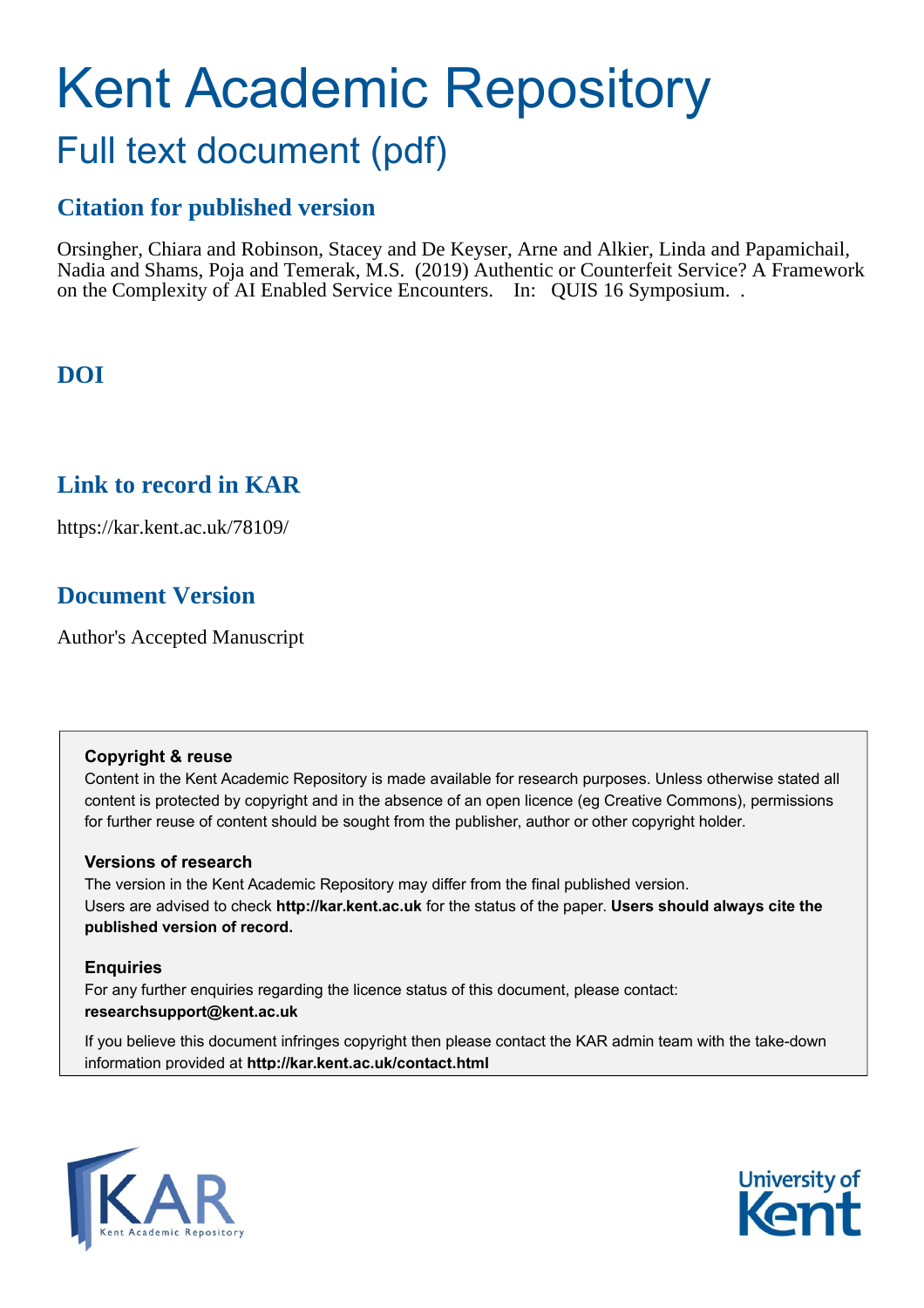#### **Authentic or Counterfeit Service? A Framework on the Complexity of AI Enabled Service Encounters**

Advancements in technology continually transform service encounters. As companies move from traditional interactive voice response (IVR) systems to artificial intelligence (AI) powered chatbots and virtual assistants, service encounters are reshaped, as the technology powers multiple customer service channels, and employees, or customers, are replaced. Examples of AI enabled, non-face-to-face, service encounters are abundant across multiple industries, with banks, hotels, and retailers employing the technology. Customers checking into a hotel might interact with a chatbot via a mobile phone text, or AI might read and respond to a retailer's customer complaint emails. Innovations in AI (i.e., Google Duplex) provide a service whereby a customer's "virtual assistant" may call a restaurant to make a reservation. The increasing infusion of AI in service encounters suggests it must be beneficial for customers and employees. However, a closer look reveals a more complicated picture in which the benefits and the drawbacks of AI coexist. Our research focuses on this complexity. We propose a framework that examines the consequences on customers, on employees, and on the service company of infusing the service encounter with AI agents. We examine encounters in which the customer or the employee are aware vs. unaware that they are interacting with an A.I. employee or customer.

Some preliminary findings of our research show that when customers assess the encounter with a DTMF system, voice recognition, AI or human, they evaluate the efficiency and the quality of the AI interaction as positively as the human interaction; however, the pleasantness of the AI interaction and the perception of being valued by the company is rated well below the human interaction. These findings suggest that consumers have ambivalent feelings towards the service experience when AI is present. We propose that a similar phenomenon exists for service employees. Although popular press argues that by letting AI performing routine tasks, employees can handle complex activities and increase engagement in their daily work, there are likely drawbacks associated with AI presence. Employees might perceive that the AI is doing the core of their job, and that the AI receives credit for the work done with the customer. The complexity of AI enabled service encounters is bound to increase as AI technologies continue to evolve, and become progressively more humanlike. Customer experiences in which